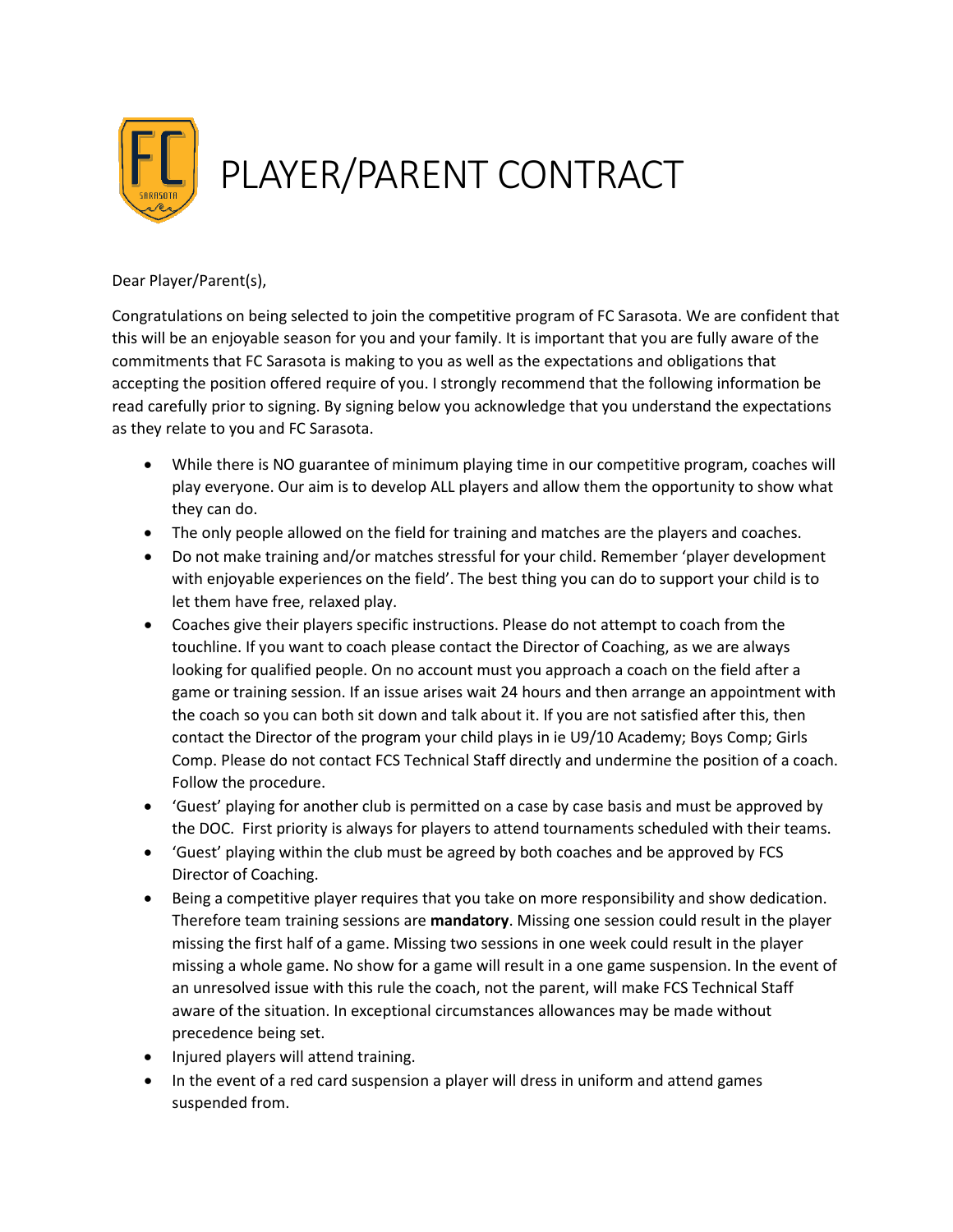- All players should arrive for training on time, dressed appropriately (with shin pads!), with a ball of suitable size (inflated) and a water bottle.
- The club uses Team Snap for all club/team communication. Parents and Players agree that they will not share team/individual personal information without the consent of the parties. Furthermore, players and parents will not use Team Snap's chat or email function other than for it's intended purpose of team/club communication which includes; availability and scheduling of practices and games and any communication as it relates to such, team fee collection, updates from team representatives and coaches. Parents and players should contact their coach directly with any concerns or questions.
- Parents ARE NOT PERMITTED to select and take players to tournaments
- Each player and parent must read and sign the FYSA Code of Ethics below and agree to abide by those requirements.

## FYSA CODE OF ETHICS

The following is the official 'Code of Ethics' adopted by the Florida Youth Soccer Association (FYSA). FC Sarasota has also adopted this document and it should be noted that all players, parents, volunteers, coaches and trainers are bound by this code. Violating this can cause the coach, player, parent etc to be banned from attending SUSL sponsored events. There is no excuse for losing your temper, bad conduct or poor behavior. Please govern yourself accordingly.

## COACHES/PARENTS/SPECTATORS

- I will encourage good sportsmanship by demonstrating positive support for all players, coaches, game officials and administrators at all times.
- I will place the emotional and physical well being of all players ahead of any desire to win.
- I will support the coaches, officials, and administrators working with my child, in order to encourage a positive and enjoyable experience for all.
- I will remember that the game is for the players, not for the adults.
- I will ask my child to treat other players, coaches, game officials, administrators, and fans with respect.
- I will always be positive.
- I will always allow the coach to be the only coach.
- I will not get into arguments with the opposing team's parents, players, or coaches.
- I will not come onto the field for any reason during the game.
- I will not criticize game officials
- Alcohol, illegal drugs and unauthorized prescription drugs shall not be possessed, consumed or distributed before, during or after any game or at any time while at the field and/or game complex.

## PLAYERS

- I will encourage good sportsmanship from fellow players, coaches, officials and parents at all times.
- I will remember that soccer is an opportunity to learn and have fun.
- I deserve to play in an environment that is free of drugs, tobacco and alcohol; and expect everyone to refrain from their use at all soccer games.